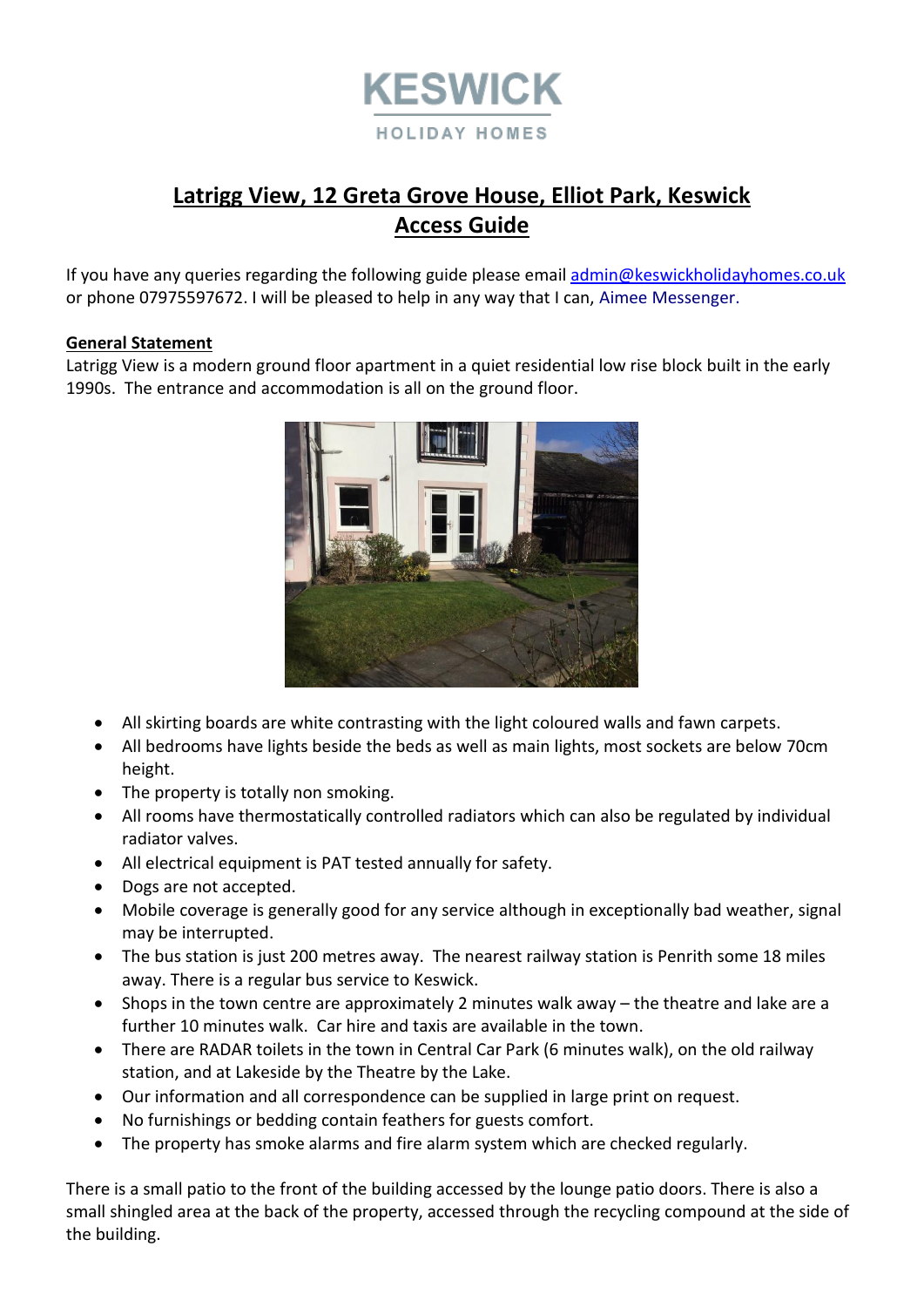

## **Car Park**

Space No 12 is 250cm wide and 5m long. The car park is tarmac and is level. There is a very small 4cm sloping step onto a paved pathway 120cm wide which leads to the entrance to Greta Grove House.

## **Greta Grove House Entrance**

The apartment Key safe is in the porch area and is 136cm high. Bell height 122cm; Keyhole height 101cm Threshold step over front door is 4cm high and 8cm wide. The building front door 78cm wide.

## **Building Hallway**

The main building hallway is light, with glass doors and is lit with a central light. There is also an emergency lighting system when required.

The floors are carpeted with short pile durable carpet.

### **Entrance to Apartment 12**

There is a door on right hand side of the hallway, leading to apartments 12 and 13. The door is 78cm wide.

A corridor of length 104cm leads to the front door of apartment 12. The apartment front door is 78cm wide and keyhole height is 93cm.

The apartment layout is as follows:



### **Hallway**

The apartment hallway is L shaped, set out as follows:

- one side leading to the kitchen and lounge/dining room free space is 357cm x 100cm. There are 4 coat hooks at height of 168cm and central heating thermostat is at height 135cm
- the other side leads to the two bedrooms and bathroom free space 376cm x 85cm. There is an intercom phone for visitor call at height 117cm

The apartment has short pile fitted carpet throughout except for bathrooms and kitchen.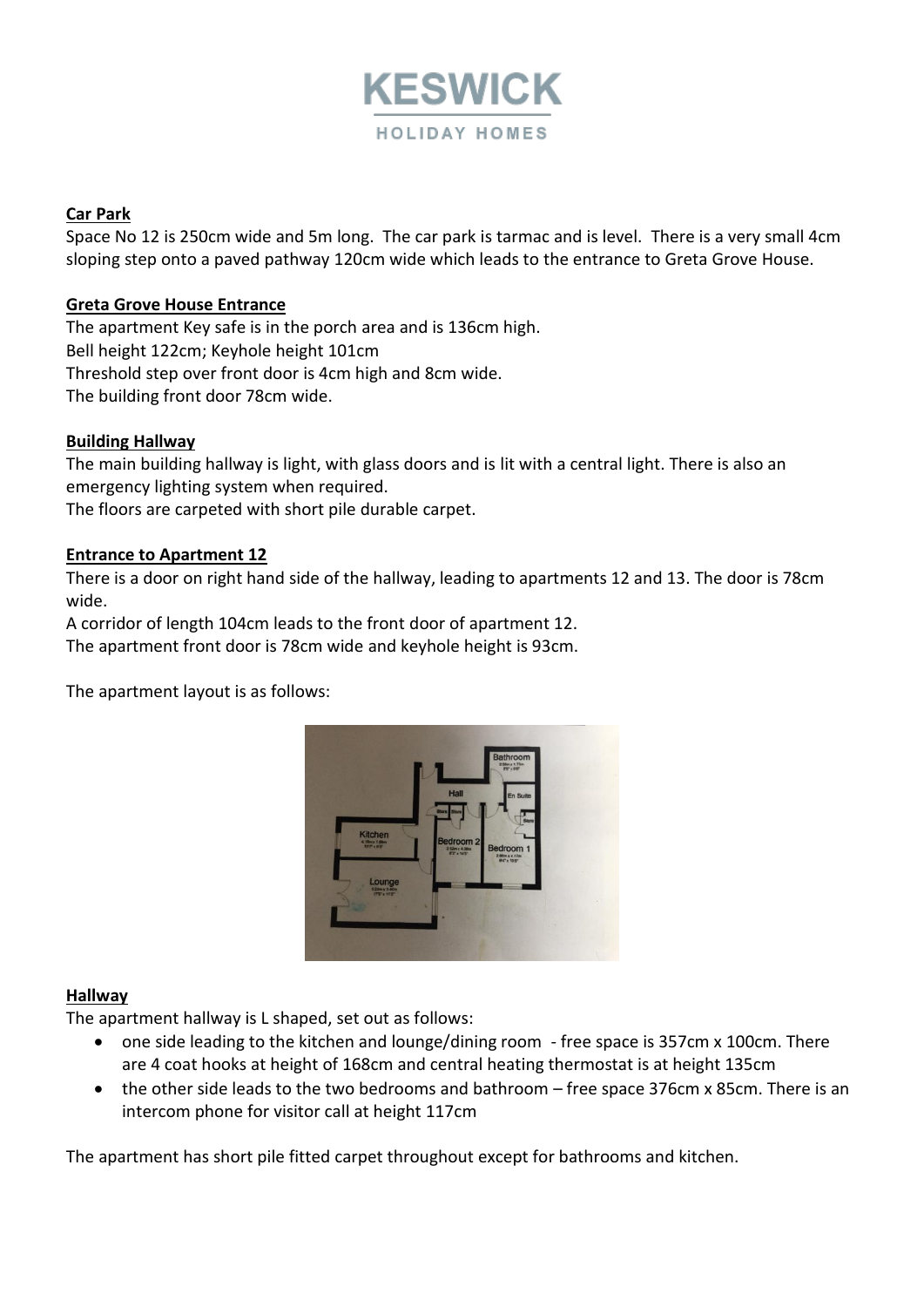

# **Kitchen**

Door width 69cm Floor covering is linoleum, fitted approx. July 2016 Light switch 134cm high Work surfaces 93.5cm high, depth 61cm with sockets 10cm higher than work surface. Free space in kitchen 360cm x 129cm



# **Lounge/Diner**

Door width 79cm, there is a free space of 87cm x 22cm as you enter the room 3 seater sofa and 2 chairs, seat height 44cm, arm height 61cm Free space in room approximately 194cm x 395cm Furniture can be moved to offer greater access when necessary. There is a fire place with a 5cm step up and there is a removable rug in front of the fire place. Coffee table – height47cm Light switch 133cm high All sockets are 33cm high or below Remote control for TV & DVD 2 Patio Doors, total width of 150cm. The right hand door is 68cm wide and the left hand door is 78cm wide. Step height of patio doors is 22cm, with a depth of 25cm Table circular, height 71cm,

4 dining chairs, seat height 48cm

# **Double Bedroom**

Bed height 59cm. Free space to sides of bed 69cm to the right and 68cm to the left Free space at bed end 201cm x 203cm

# **Ensuite Bathroom**

Door width 67cm Light switch 134cm high Toilet 43cm high Sink 81cm high Toilet roll holder 84cm high The floor is linoleum and free space in the bathroom is 113cm x 101cm